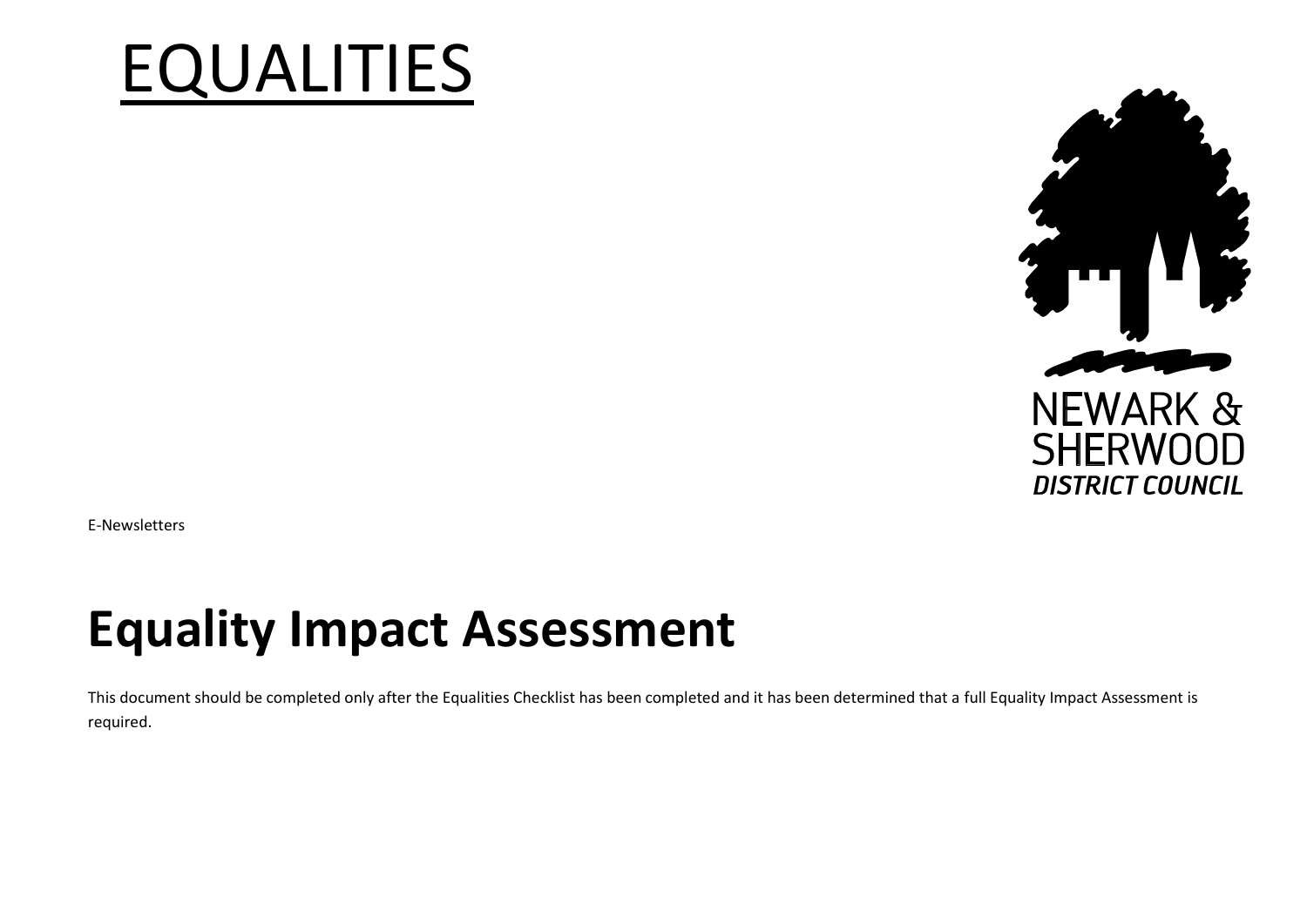#### **Service Area**

#### **Transformation & Communications**

#### **Section/service delivery/policy covered by the assessment**

Click here to enter text.

#### **Stage 1 - what is being assessed?**

Name of strategy / policy / service / review being assessed:

E Newsletter proposal

#### **Stage 2 - who is carrying out the assessment?**

Members of the assessment team:

Deborah Johnson, Assistant Director Transformation and Communications

Caroline Glass, Business Manager HR

Sarah Forgione, Communications Manager

Helen Ellison, Equalities Group

Others involved in the assessment (external challenge):

Click here to enter text.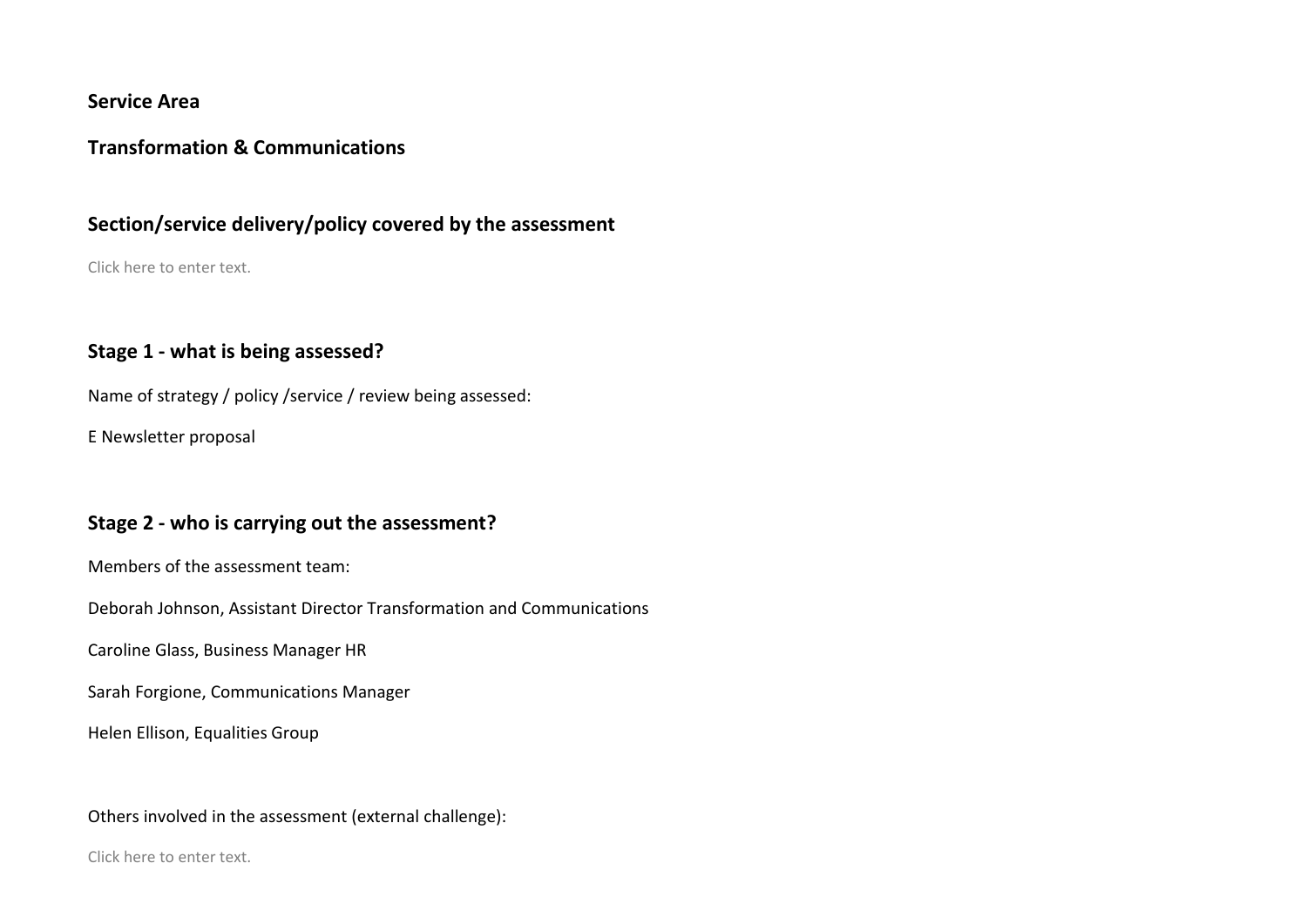#### **Stage 3 - aims of the strategy or service**

Briefly describe the aims of the strategy or service:

To propose a move from twice yearly printed versions of the Voice, the council's newsletter, to an E Newsletter format. To incorporate within this move an alternative provision for tenants (previously a quarterly printed publication provided by the council's former housing management provider, Newark and Sherwood Homes).

#### **Stage 4 - knowing our customers, communities and employees**

List the main customers, employees, users or groups receiving, delivering or affected by, this strategy or service:

All residents, all tenants, all businesss, all members, all staff and all partners (within the district)

#### **Stage 5 - background information**

List any information from previous surveys, customer feedback or any relevant performance information that relates to this strategy or service: Informal feedback from comments recived when the council's publication has been distributed in the past.

**Stage 6 - this stage looks at the barriers to accessing services and any possible discrimination that customers and communities may face**

## **Age**

.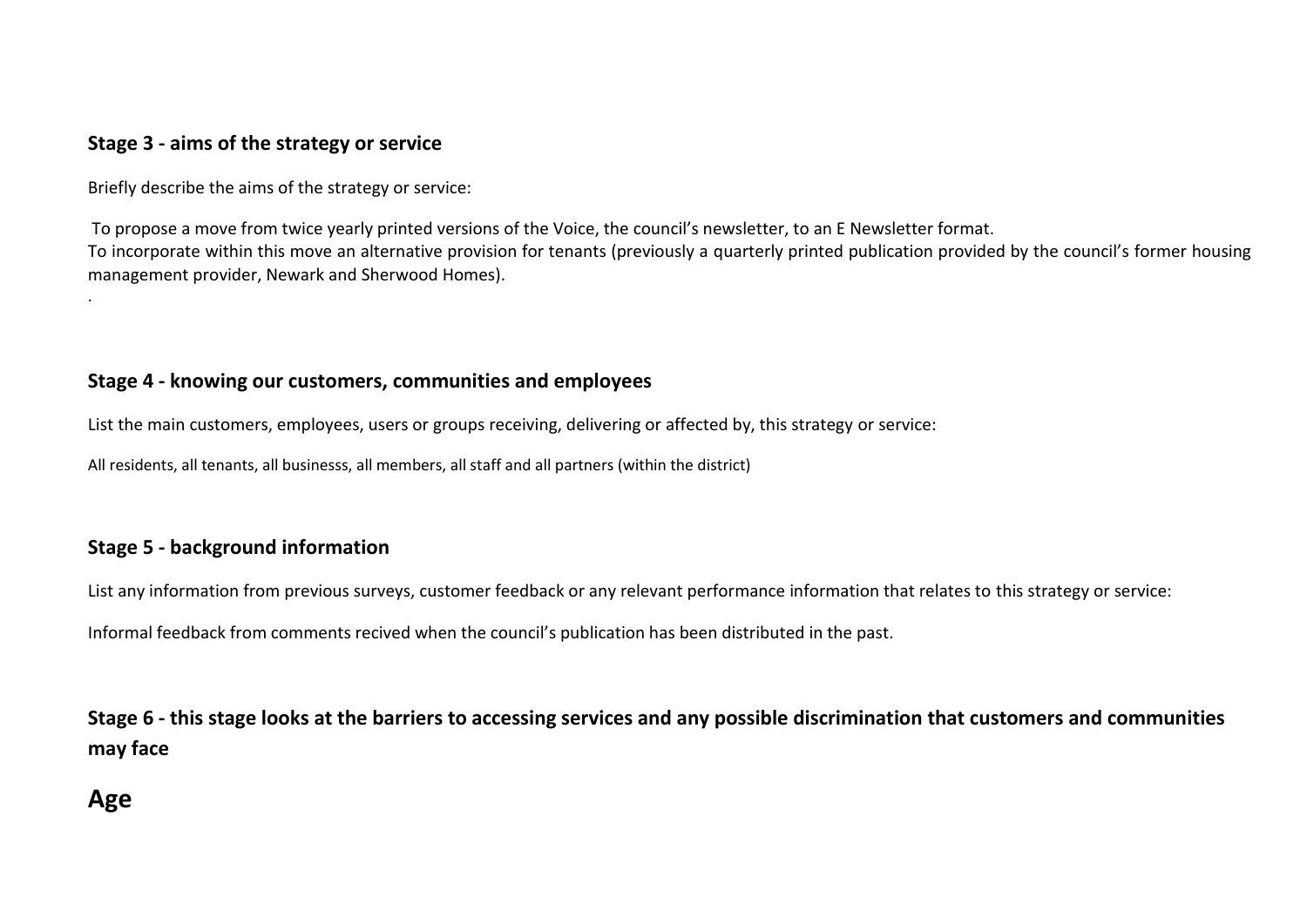| <b>Access to Service</b>        |                                | <b>Delivery of Service</b> |                                  |                        |            |
|---------------------------------|--------------------------------|----------------------------|----------------------------------|------------------------|------------|
| $\triangledown$ Positive Impact | $\blacksquare$ Negative Impact | Nil Impact                 | $\triangleright$ Positive Impact | $\Box$ Negative Impact | Nil Impact |

#### **Please describe any positive impact, negative impact, any barriers or potential discrimination:**

Older Persons

Access – Negative. A proportion of the older population are not digitally enabled and some will not be able to access a digital version of our information Delivery – Positive. A proportion of the older population have deteriorating sight, for those that do there is the ability to enlarge the font size of electronic communiations and for those with the software the ability to use the voice reader to have the newsletter read aloud.

Younger Working Age

Access and Delivery – Positive. This proposal will increase the council's contact with busy working age residents for whom the electronic format is likely to appeal.

#### **Please describe any measures you have already got in place to reduce inequality to ensure customers can access this service:**

There will be an option for all those who wish to receive printed communications to do so, they will need to inform us of this request.

## **Race**

| <b>Access to Service</b> |                 |            | <b>Delivery of Service</b> |                 |            |
|--------------------------|-----------------|------------|----------------------------|-----------------|------------|
| Positive Impact          | Negative Impact | Nil Impact | Positive Impact            | Negative Impact | Nil Impact |

### **Please describe any positive impact, negative impact, any barriers or potential discrimination:**

Click here to enter text.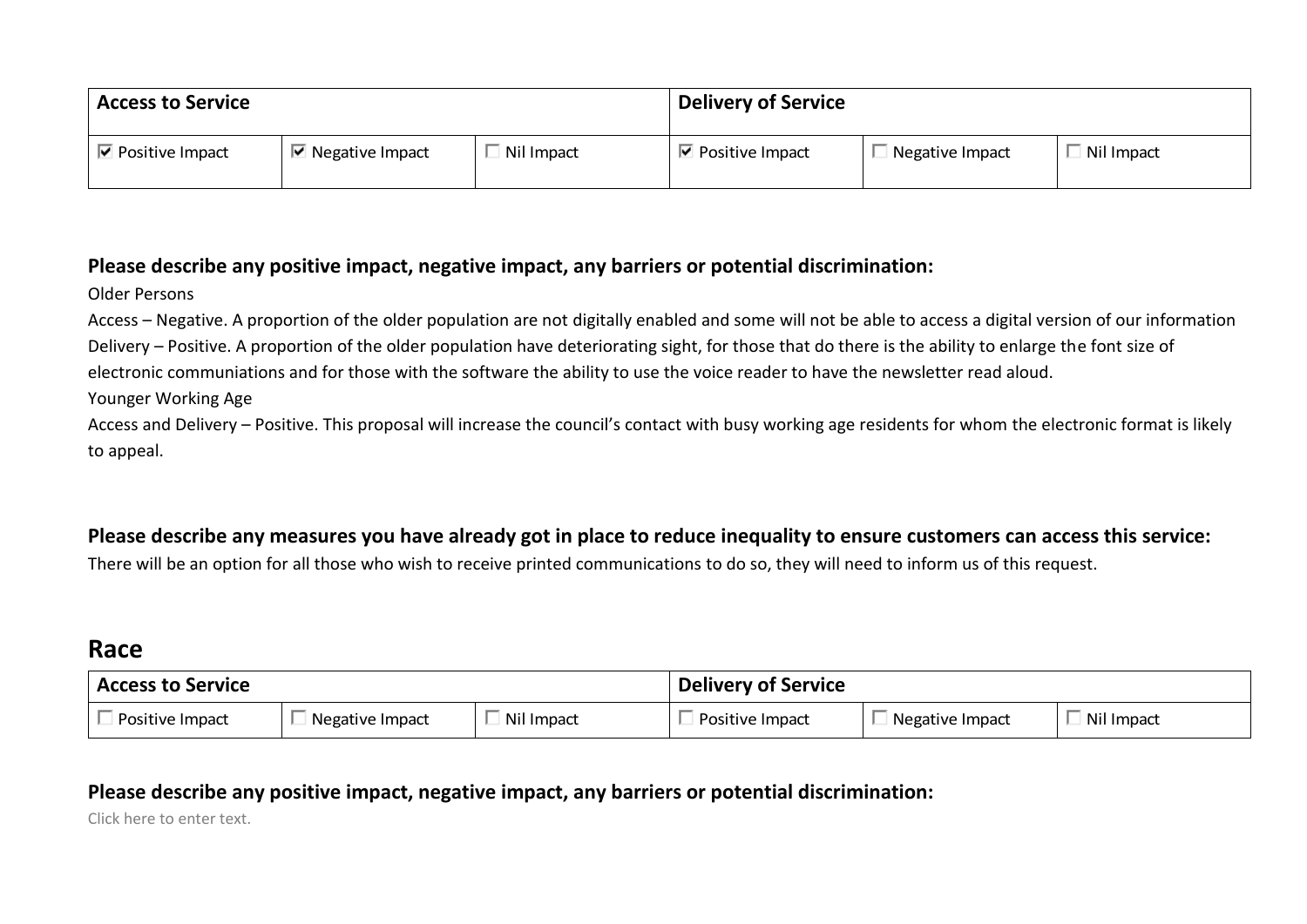#### **Please describe any measures you have already got in place to reduce inequality to ensure customers can access this service:**

Click here to enter text.

## **Gender**

| <b>Access to Service</b> |                 |                             | <b>Delivery of Service</b> |                 |                      |
|--------------------------|-----------------|-----------------------------|----------------------------|-----------------|----------------------|
| Positive Impact          | Negative Impact | $\triangleright$ Nil Impact | Positive Impact            | Negative Imapct | $\boxdot$ Nil Impact |

#### **Please describe any positive impact, negative impact, any barriers or potential discrimination:**

Click here to enter text.

#### **Please describe any measures you have already got in place to reduce inequality to ensure customers can access this service:**

Click here to enter text.

## **Disability**

| 'Access to Service |                 |            | <b>Delivery of Service</b> |                 |            |
|--------------------|-----------------|------------|----------------------------|-----------------|------------|
| Positive Impact    | Negative Impact | Nil Impact | Positive Impact            | Negative Impact | Nil Impact |

#### **Please describe any positive impact, negative impact, any barriers or potential discrimination:**

Access and Delivery – Positive Impact

For those residents who are partially sighted it offers the opportunity for text enlargement or read aloud software to be utilised which are common functions for the visually impaired.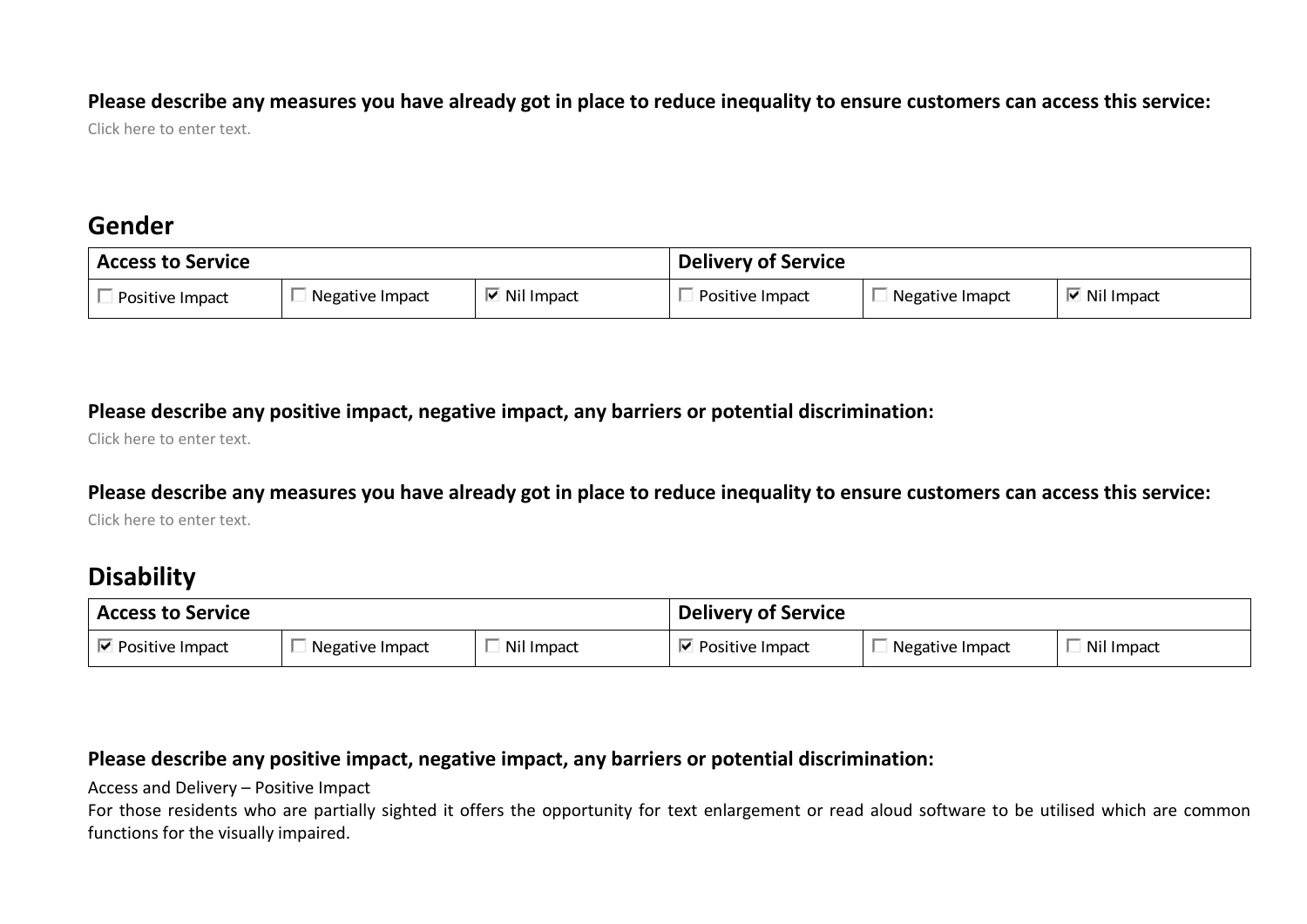#### **Please describe any measures you have already got in place to reduce inequality to ensure customers can access this service:** Click here to enter text.

## **Sexual Orientation**

| <b>Access to Service</b> |                 |                             | <b>Delivery of Service</b> |                 |                             |
|--------------------------|-----------------|-----------------------------|----------------------------|-----------------|-----------------------------|
| Positive Impact          | Negative Impact | $\triangleright$ Nil Impact | Positive Impact            | Negative Impact | $\triangleright$ Nil Impact |

**Please describe any positive impact, negative impact, any barriers or potential discrimination:**

Click here to enter text.

**Please describe any measures you have already got in place to reduce inequality to ensure customers can access this service:**

Click here to enter text.

## **Gender Reassignment**

| <b>Access to Service</b> |                 |                             | <b>Delivery of Service</b> |                 |                             |
|--------------------------|-----------------|-----------------------------|----------------------------|-----------------|-----------------------------|
| Positive Impact          | Negative Impact | $\triangleright$ Nil Impact | Positive Impact            | Negative Impact | $\triangleright$ Nil Impact |

#### **Please describe any positive impact, negative impact, any barriers or potential discrimination:**

Click here to enter text.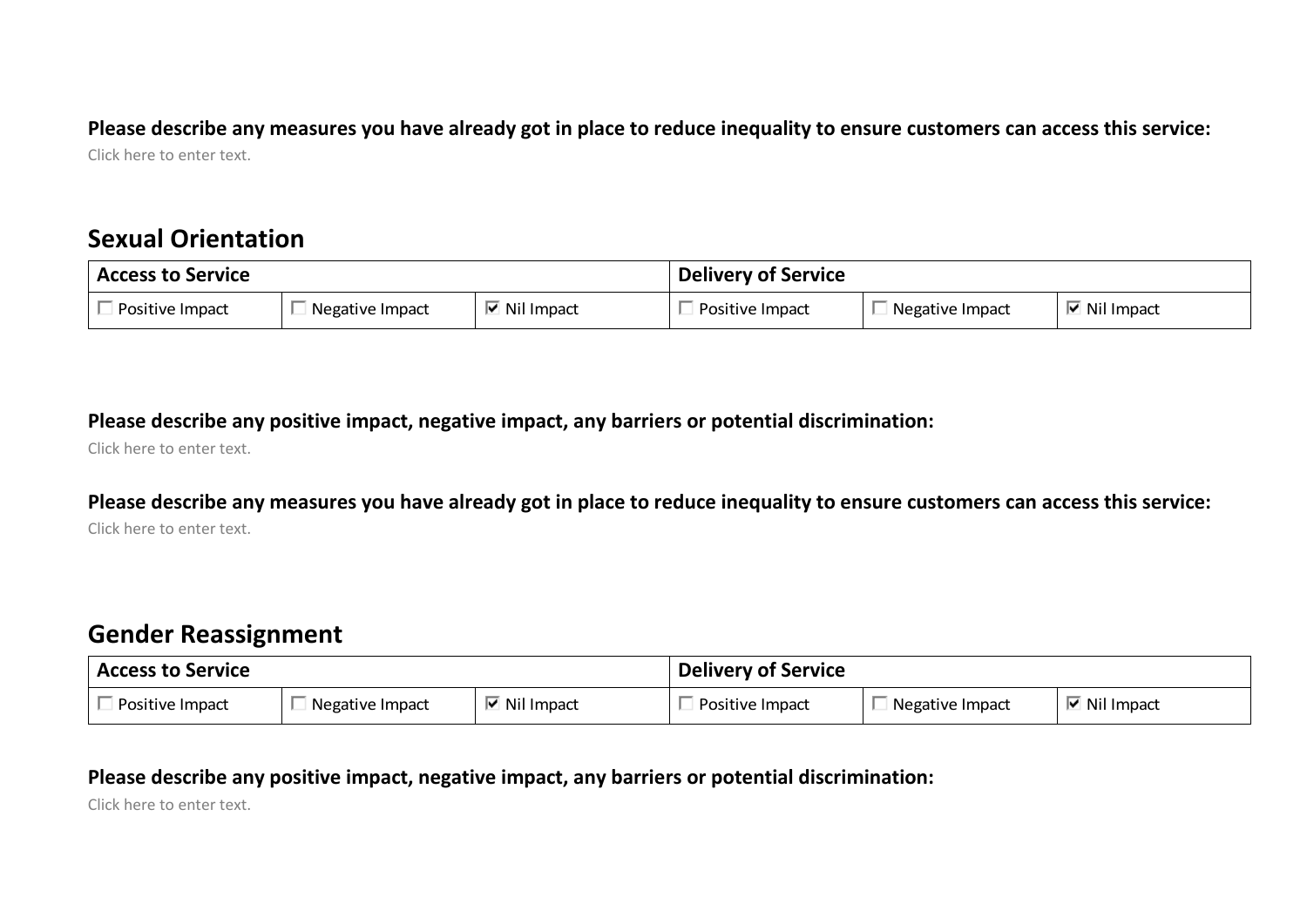**Please describe any measures you have already got in place to reduce inequality to ensure customers can access this service:**

Click here to enter text.

## **Marriage and Civil Partnership**

| <b>Access to Service</b> |                 |                             | <b>Delivery of Service</b> |                 |                             |
|--------------------------|-----------------|-----------------------------|----------------------------|-----------------|-----------------------------|
| Positive Impact          | Negative Impact | $\triangleright$ Nil Impact | Positive Impact            | Negative Impact | $\triangleright$ Nil Impact |

**Please describe any positive impact, negative impact, any barriers or potential discrimination:**

Click here to enter text.

**Please describe any measures you have already got in place to reduce inequality to ensure customers can access this service:** Click here to enter text.

## **Pregnancy and Maternity**

| <b>Access to Service</b> |                 |                             | <b>Delivery of Service</b> |                 |              |
|--------------------------|-----------------|-----------------------------|----------------------------|-----------------|--------------|
| Postive Impact           | Negative Impact | $\triangleright$ Nil Impact | Positive Impact            | Negative Impact | न Nil Impact |

#### **Please describe any positive impact, negative impact, any barriers or potential discrimination:**

Click here to enter text.

**Please describe any measures you have already got in place to reduce inequality to ensure customers can access this service:**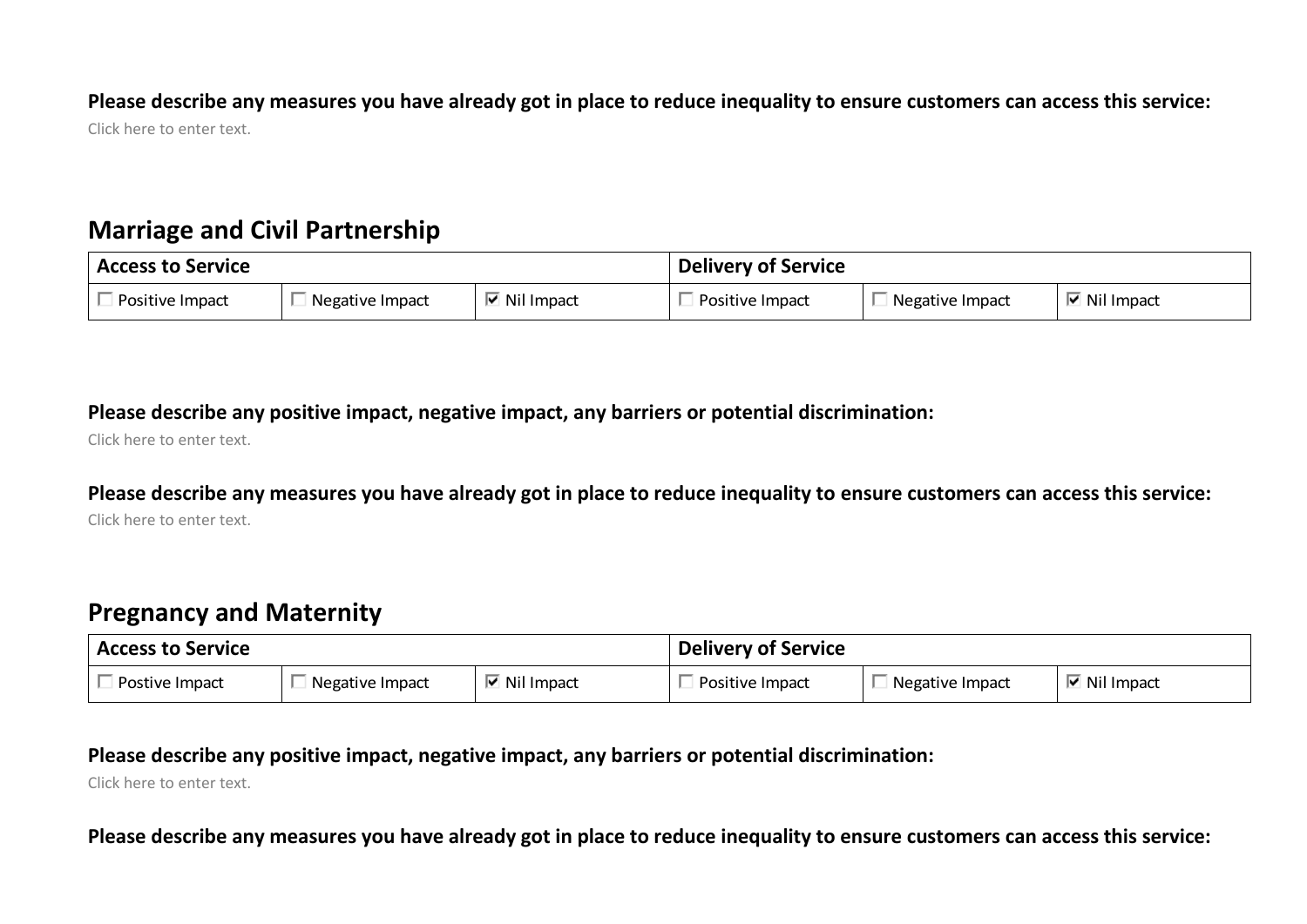## **Religion or Belief**

| <b>Access to Service</b> |                 |                             | <b>Delivery of Service</b> |                 |                     |
|--------------------------|-----------------|-----------------------------|----------------------------|-----------------|---------------------|
| Positive Impact          | Negative Impact | $\triangleright$ Nil Impact | Positive Impact            | Negative Impact | <b>☑</b> Nil Impact |

#### **Please describe any positive impact, negative impact, any barriers or potential discrimination:**

Click here to enter text.

#### **Please describe any measures you have already got in place to reduce inequality to ensure customers can access this service:**

Click here to enter text.

## **Other Groups or Issues (e.g. socio-economic)**

| <b>Access to Service</b>         |                 |            | <b>Delivery of Service</b>                |                 |            |
|----------------------------------|-----------------|------------|-------------------------------------------|-----------------|------------|
| $\triangleright$ Positive Impact | Negative Impact | Nil Impact | $\overline{\blacksquare}$ Positive Impact | Megative Impact | Nil Impact |

#### **Please describe any positive impact, negative impact, any barriers or potential discrimination:**

Access and Delivery – Positive (those for whom English is not their first language)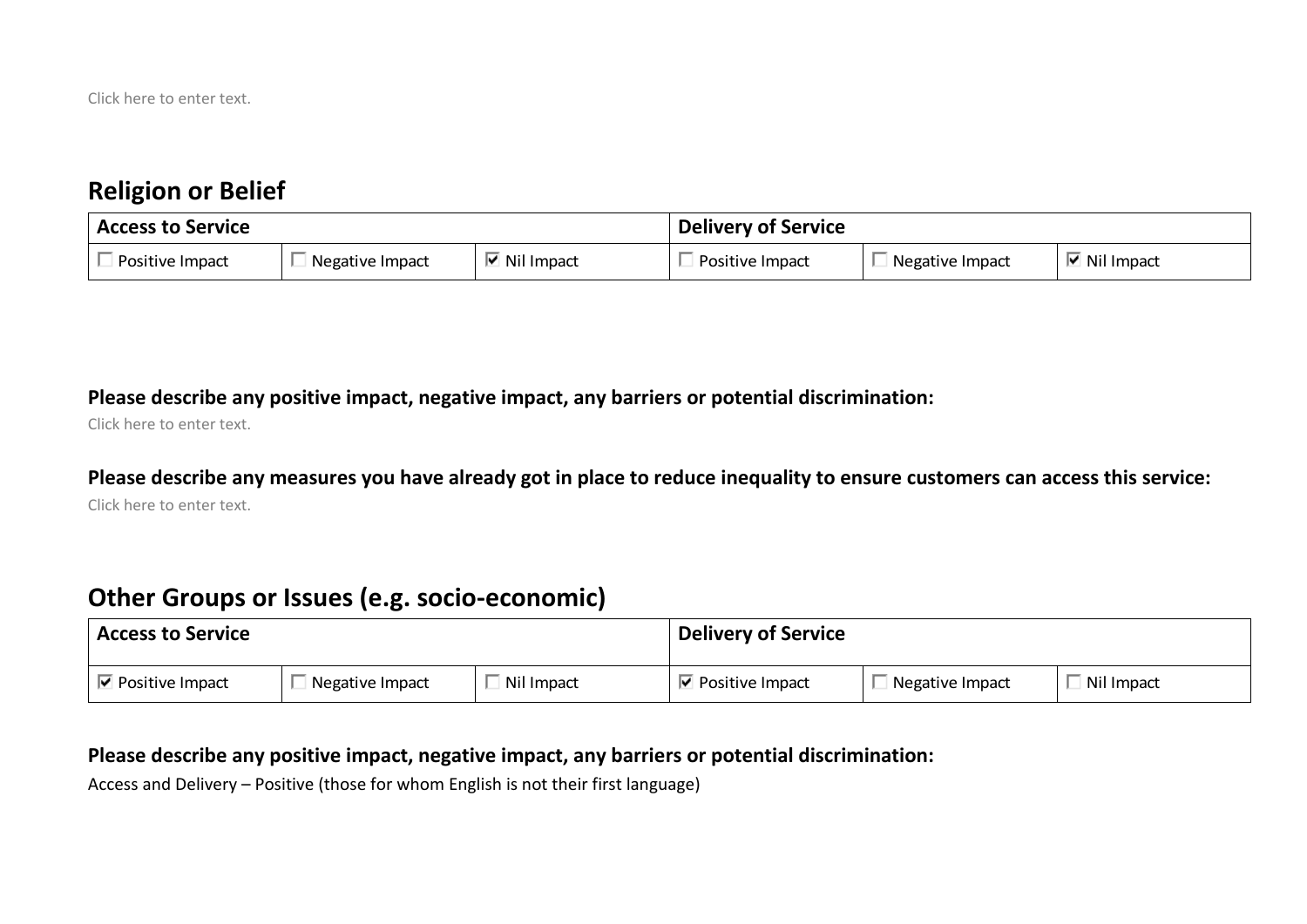An e-newsletter can include any key messages in alternative languages if appropriate, as an electronic format automatic 'google translate' can be used by anyone to translate the content to suit an individual's requirements. Often for those for whom English is not their first language, the ability to speak English is far easier that to read material in their second language.

**Please describe any measures you have already got in place to reduce inequality to ensure customers can access this service:** Click here to enter text.